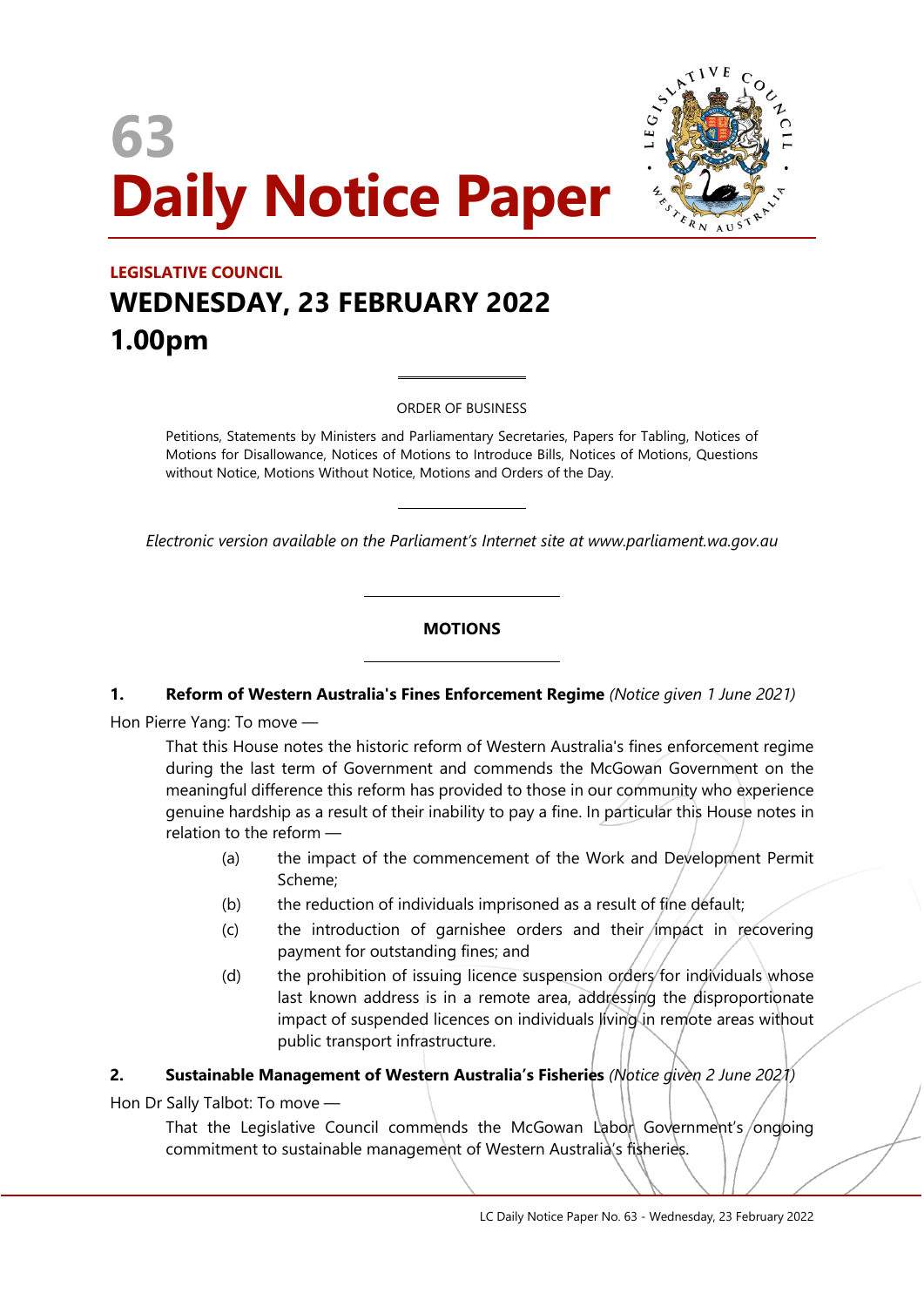#### **3. Innovation Voucher Program** *(Notice given 2 June 2021)*

Hon Dan Caddy: To move —

That this House notes the McGowan Government's commitment to foster innovation and grow entrepreneurship in Western Australia through the successful Innovation Voucher Program and by providing initial funding for start-ups and small businesses to commercialise their ideas and create jobs.

#### **4. McGowan Labor Government — Machinery of Government Changes** *(Notice given 3 June 2021)*

Hon Peter Collier: To move —

That this House expresses its concern with the McGowan Labor Government's machinery of government changes, in particular the establishment of the Department of Communities, in relation to, amongst other things —

- (a) the impact of the amalgamation of five departments into one with the Department of Communities upon some of Western Australia's most vulnerable people;
- (b) the issues surrounding a lack of leadership and direction within departments; and
- (c) the issues surrounding the duplication of Ministerial responsibility within amalgamated departments.

#### **5. Housing Concerns** *(Notice given 3 June 2021)*

Hon Steve Martin: To move —

That this House expresses its concern with issues within the Housing portfolio, in particular —

- (a) the unacceptable and rising level of homelessness throughout Western Australia;
- (b) the impact of COVID-19 on affordable housing, and
- (c) the shortage of rental housing throughout Western Australia and the shortfall in government provided housing.

# **6. World Elder Abuse Awareness** *(Notice given 3 June 2021)*

Hon Rosetta Sahanna: To move —

That the Legislative Council notes the McGowan Government's ongoing efforts to combat elder abuse in Western Australia and recognise the importance of World Elder Abuse Awareness Day.

#### **7. Machinery of Government — Outcomes** *(Notice given 15 June 2021)*

Hon Dr Steve Thomas: To move —

That the Legislative Council calls on the Government to identify the costs, savings and outcomes of its Machinery of Government changes implemented on 1 July 2017.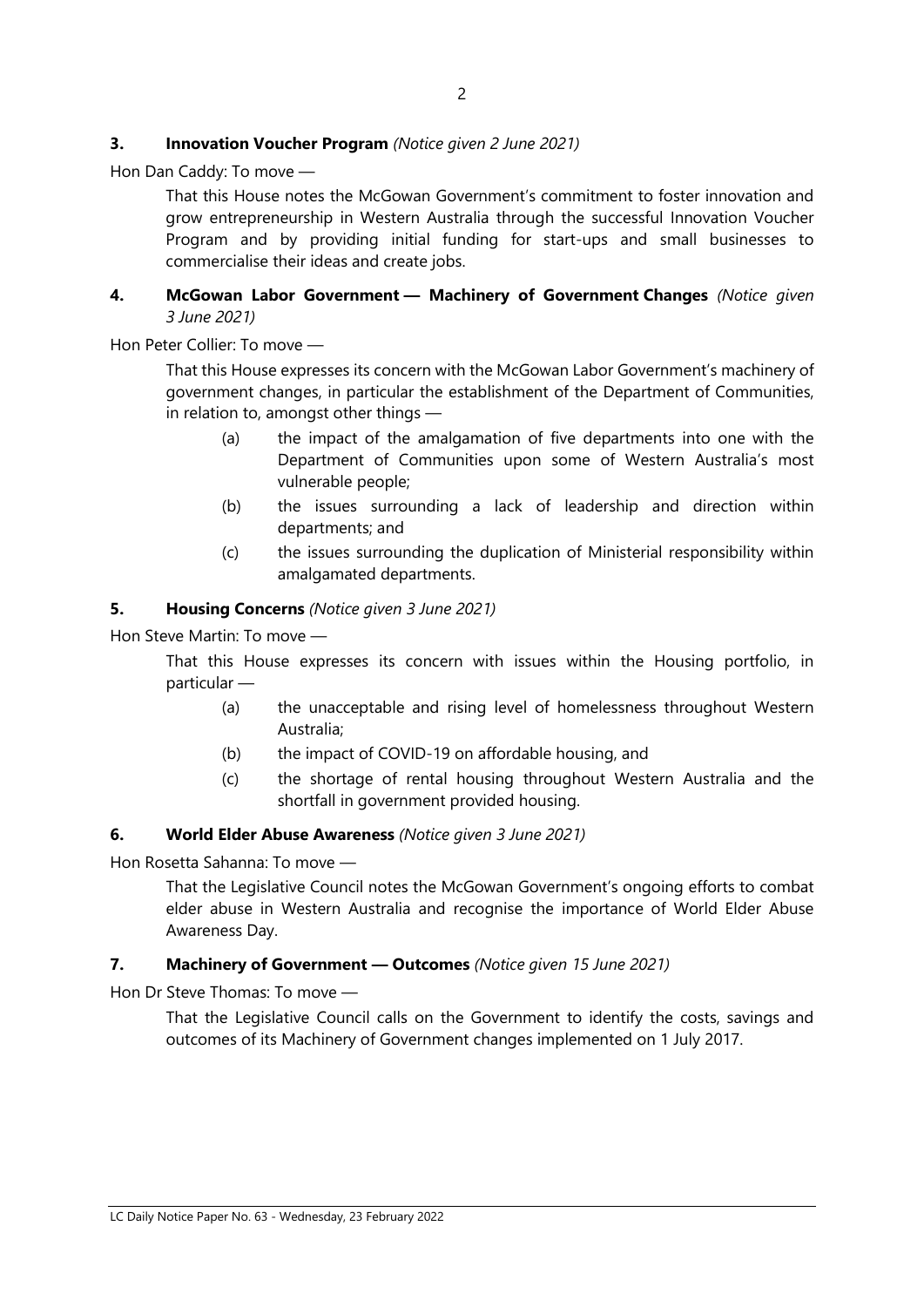# **8. Contribution of WA Police** *(Notice given 15 June 2021)*

Hon Peter Collier: To move —

That this House —

- (1) Recognises the valuable contribution of WA Police to the State.
- (2) Encourages the Labor Government to recognise the significant pressures on all areas of the police force due to factors including —
	- (a) COVID-19;
	- (b) substance abuse throughout the community;
	- (c) cost of living pressures for officers, particularly those serving in remote and regional areas of the State; and
	- (d) increased domestic violence cases,

and calls upon the Government to provide the appropriate salary and conditions accordingly.

# **9. Family and Domestic Violence** *(Notice given 15 June 2021)*

Hon Sandra Carr: To move —

That this House notes —

- (a) the public interest that has been generated from the recently aired 'See What You Made Me Do' television series aired on SBS about peoples' experiences of family and domestic violence; and
- (b) the efforts of the McGowan Government to address this issue in the community through a significant increase in funding, awareness, and legislative reform.

# **10. Improved Seniors' Safety and Security Rebate** *(Notice given 16 June 2021)*

Hon Martin Pritchard: To move —

That the Legislative Council notes the McGowan Government's reinstatement of the improved seniors' Safety and Security Rebate and the impact that this \$16 million election commitment will have in ensuring that our seniors are protected and secure in their homes.

#### **11. Investment in Early Years** *(Notice given 16 June 2021)*

Hon Donna Faragher: To move —

That this House —

- (a) recognises that the early years are identified as a critical period in a child's life marked by rapid and significant changes in their physical, cognitive, social and emotional development; and
- (b) calls on the McGowan Government to significantly increase its investment in this critical area.

# **12. Human Rights of People with Disability** *(Notice given 17 June 2021)*

Hon Stephen Pratt: To move —

That the Legislative Council commends the McGowan Labor Government's ongoing commitment to individual and systemic advocacy in Western Australia in working to promote, protect and defend the human rights of people with disability.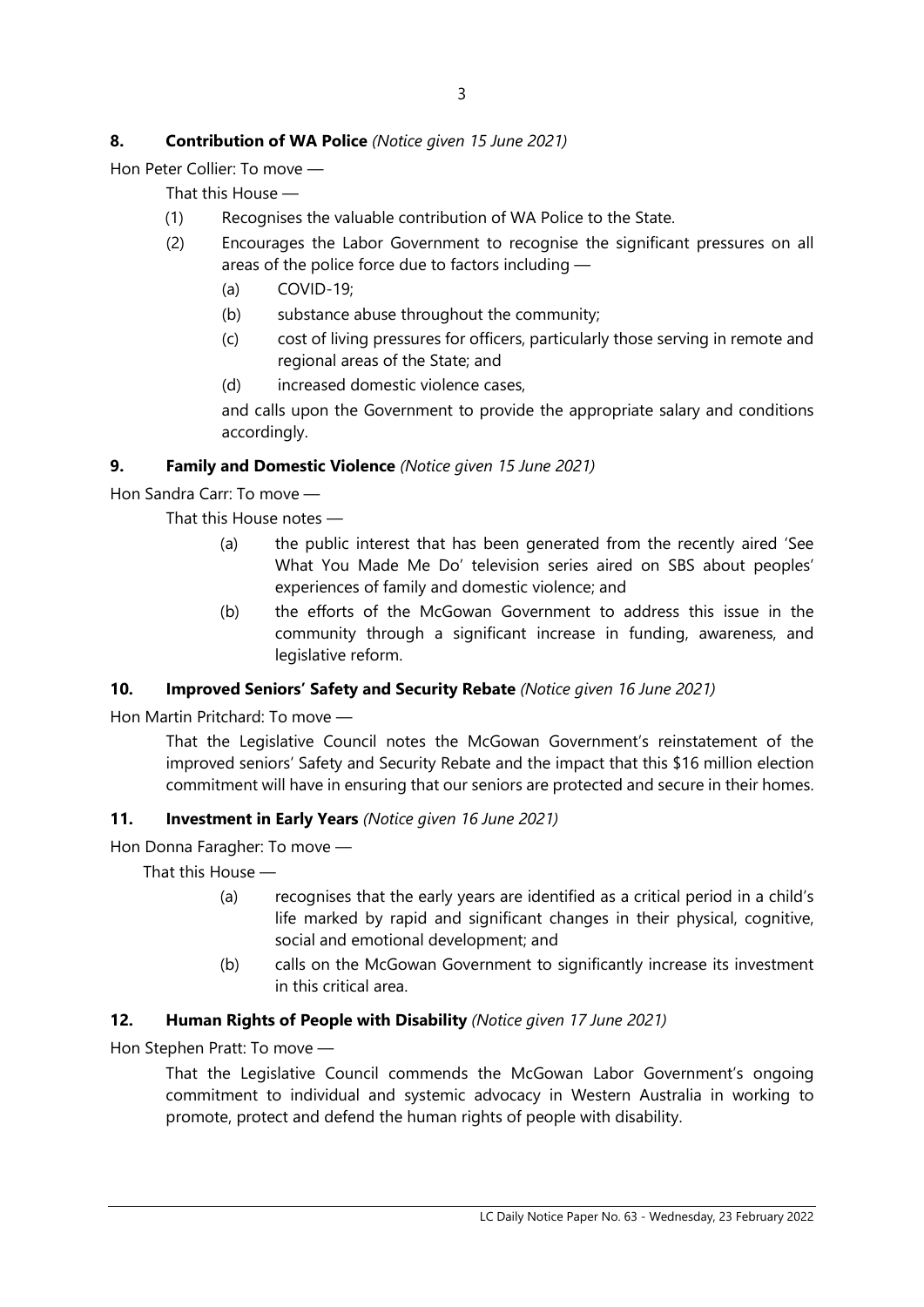# **13. Defence to the Presence of THC in a Driver** *(Notice given 22 June 2021)*

Hon Dr Brian Walker: To move —

That this House urges the McGowan Government to legislate to introduce a complete defence to the presence of THC in a driver's oral fluid or blood in circumstances where —

- (a) the driver has a valid doctor's prescription for a medicine containing THC;
- (b) the offence does not involve dangerous or reckless driving; and
- (c) an officer has not established driver impairment.

# **14. Corruption and Crime Commission — Access to Documents** *(Notice given 24 June 2021)*

Hon Nick Goiran: To move —

That this House —

- (a) expresses its appreciation to the Members and staff responsible for the drafting, tabling and publishing of the  $61<sup>st</sup>$  report of the Standing Committee on Procedure and Privileges (Committee);
- (b) is concerned that good faith negotiations between the Committee and the Corruption and Crime Commission (CCC) ceased inexplicably;
- (c) notes that the Committee's audit reveals that 1,120 privileged documents were provided without parliamentary approval by the Government to the CCC;
- (d) reasserts that draft parliamentary speeches, motions and questions are subject to parliamentary privilege in the same way as confidential parliamentary committee material such as committee deliberations and draft report recommendations; and

encourages the CCC to avail itself forthwith of the opportunity to access the more than 450,000 non-privileged records.

# **15. Insurance Commission of Western Australia** *(Notice given 9 September 2021)*

# Hon Nick Goiran: To move —

That this House —

- (1) Notes that the Insurance Commission of Western Australia (Commission)
	- (a) received \$665.4 million on 11 September 2020 as its share of the settlement of the Bell Group litigation settlement;
	- (b) were not involved in the preparation of the Premier's media release on 4 October 2020 which said that every residential household would from 1 November 2020 receive a one-off \$600 electricity bill credit "funded from the recent Bell Group settlement";
	- (c) paid approximately \$200 million to the Government in 2020-21 by way of tax equivalent payments on the Bell settlement sum; and
	- (d) have covered approximately \$292 million in costs arising from the Bell litigation leaving it with an after tax net sum of \$173 million.
- (2) Expresses its concern that the Premier
	- (a) misled Western Australians when he made his electricity credit announcement on 4 October 2020; and
	- (b) did not have the Bell settlement funds when the electricity bill credits were issued.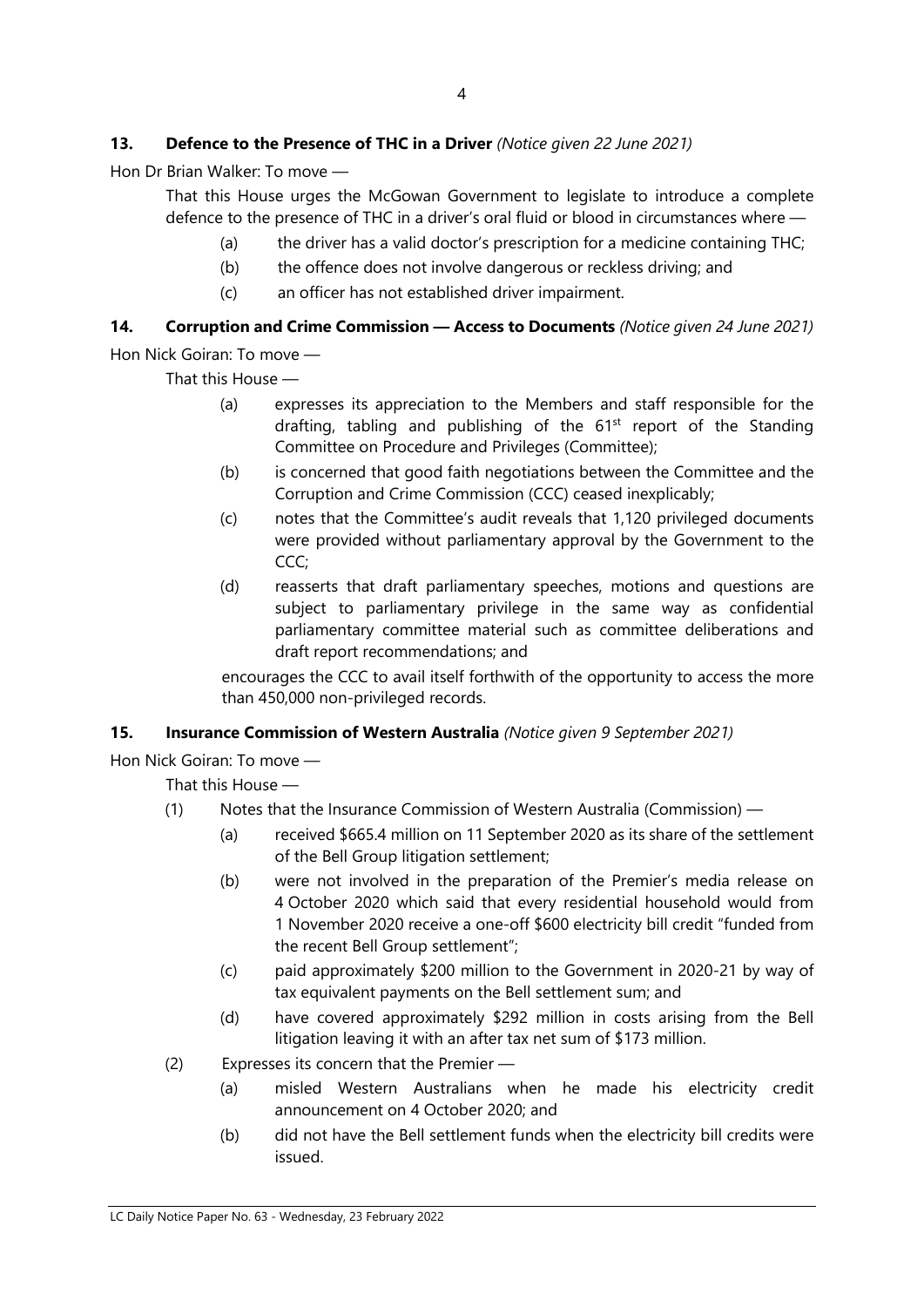- (3) Reminds the Premier that the funding of the Bell Group litigation was derived from a WA Inc levy imposed on motorists.
- (4) Calls on the Premier to
	- (a) acknowledge that the Commission Board owe fiduciary duties;
	- (b) undertake not to interfere with the discharge of those duties; and
	- (c) table any reports he receives from the Commission under sections 28 or 29 of the *Insurance Commission of Western Australia Act 1986*.
- **16. Independent Review into the Department of Communities' policies and practices in the placement of children with harmful sexual behaviours in residential care settings** *(Notice given 12 October 2021)*

Hon Nick Goiran: To move —

That this House —

- (1) Thanks the Commissioner for Children and Young People for his *Independent Review into the Department of Communities' policies and practices in the placement of children with harmful sexual behaviours in residential care settings*.
- (2) Notes with grave concern the Commissioner's damning findings which expose that —
	- (a) children raised their concerns, and these were not responded to in a timely manner;
	- (b) the information and knowledge management systems of the Department are not fit for purpose and impede decision making for children and young people and organisational accountability;
	- (c) the Department does not have a cohesive or effective framework or policy, practices or services to understand and respond to children and young people with harmful sexual behaviours;
	- (d) the Department does not consistently ensure that high quality and safe care by well trained and supported staff and carers is provided to children and young people in the care of the CEO in residential care;
	- (e) the Department's risk assessment and management strategies are not effective in consistently preventing, identifying and mitigating risks to children and young people in residential care; and
	- (f) the Department's internal safeguards and review mechanisms do not contribute effectively to the safety of children and young people in residential care.
- (3) Calls on the Government to urgently provide a precise and time bound plan of how it proposes to address the Commissioner's findings and recommendations.

# **17. Amendment to Standing Orders — Removal of Prayers from Formal Business** *(Notice given 13 October 2021)*

Hon Sophia Moermond: To move —

That Standing Order 14(1) be amended by:

- (a) deleting item (a); and
- (b) renumbering the remaining items accordingly.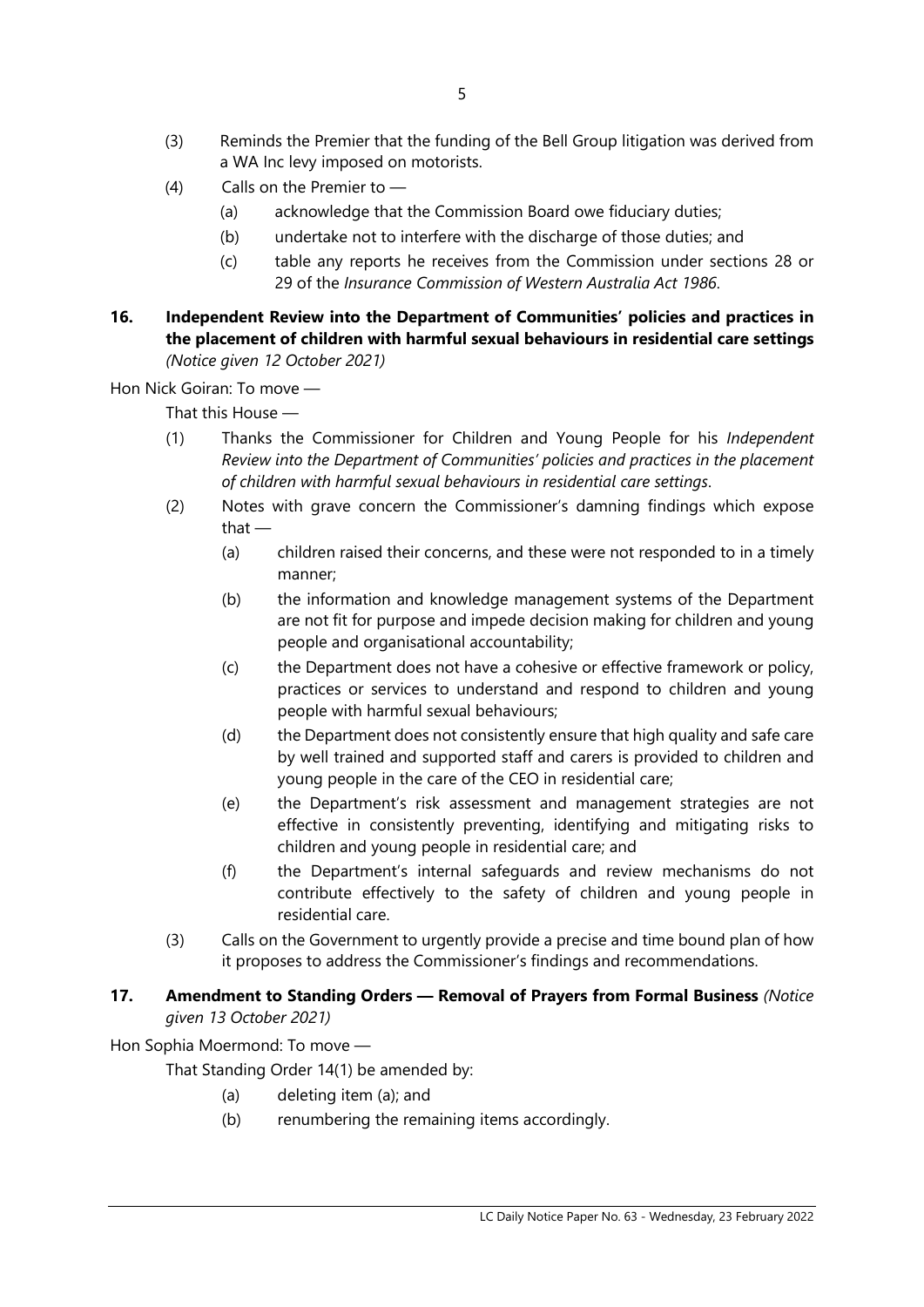# **18. Elder Abuse** *(Notice given 15 February 2022)*

Hon Nick Goiran: To move —

That this House —

- (a) reminds the McGowan Labor Government that its January 2017 election manifesto on responding to elder abuse promised that it would "expedite" amendments to the law surrounding enduring powers of attorney and guardianship;
- (b) notes that on 13 September 2017 the Legislative Council established, on the motion of the Opposition, the Select Committee into Elder Abuse;
- (c) reminds the Government that the Select Committee's  $24<sup>th</sup>$  recommendation in its 2018 Final Report called on it to "act as a matter of urgency";
- (d) notes that more than 5 years have passed since the election promise was made;
- (e) expresses its deep concern about the impact on victims of elder abuse given its prevalence in our State and reports of an increase during the pandemic; and
- (f) calls on the Government to apologise for breaking trust with the victims, the electors and the Parliament, and to make amends without any further delay.

# **ORDERS OF THE DAY**

# **1. City of Stirling Meeting Procedures Local Law 2021 — Disallowance**

 $\overline{\phantom{a}}$ 

 $\overline{\phantom{a}}$ 

Moved (SO 67(3)) 2 December 2021 on the motion of Hon Stephen Pratt (Days remaining 6 after today (Indicative date — 23 March 2022))

That, pursuant to recommendation of the Joint Standing Committee on Delegated Legislation, the *City of Stirling Meeting Procedures Local Law 2021* published in the *Gazette* on 7 September 2021 and tabled in the Legislative Council on 14 September 2021 under the *Local Government Act 1995*, be and is hereby disallowed. (Tabled Paper 544).

#### **2. City of Wanneroo Animals Local Law 2021 — Disallowance**

Moved (SO 67(3)) 17 February 2022 on the motion of Hon Lorna Harper (Days remaining 15 after today (Indicative date — 18 May 2022))

That, pursuant to recommendation of the Joint Standing Committee on Delegated Legislation, the *City of Wanneroo Animals Local Law 2021* published in the *Gazette* on 27 October 2021 and tabled in the Legislative Council on 9 November 2021 under the *Local Government Act 1995*, be and is hereby disallowed. (Tabled Paper 836).

# **3. Conservation and Land Management Amendment Bill 2021** *[LA 7–1] Minister for Emergency Services representing the Minister for Environment*

Second reading adjourned (Thursday, 24 June 2021).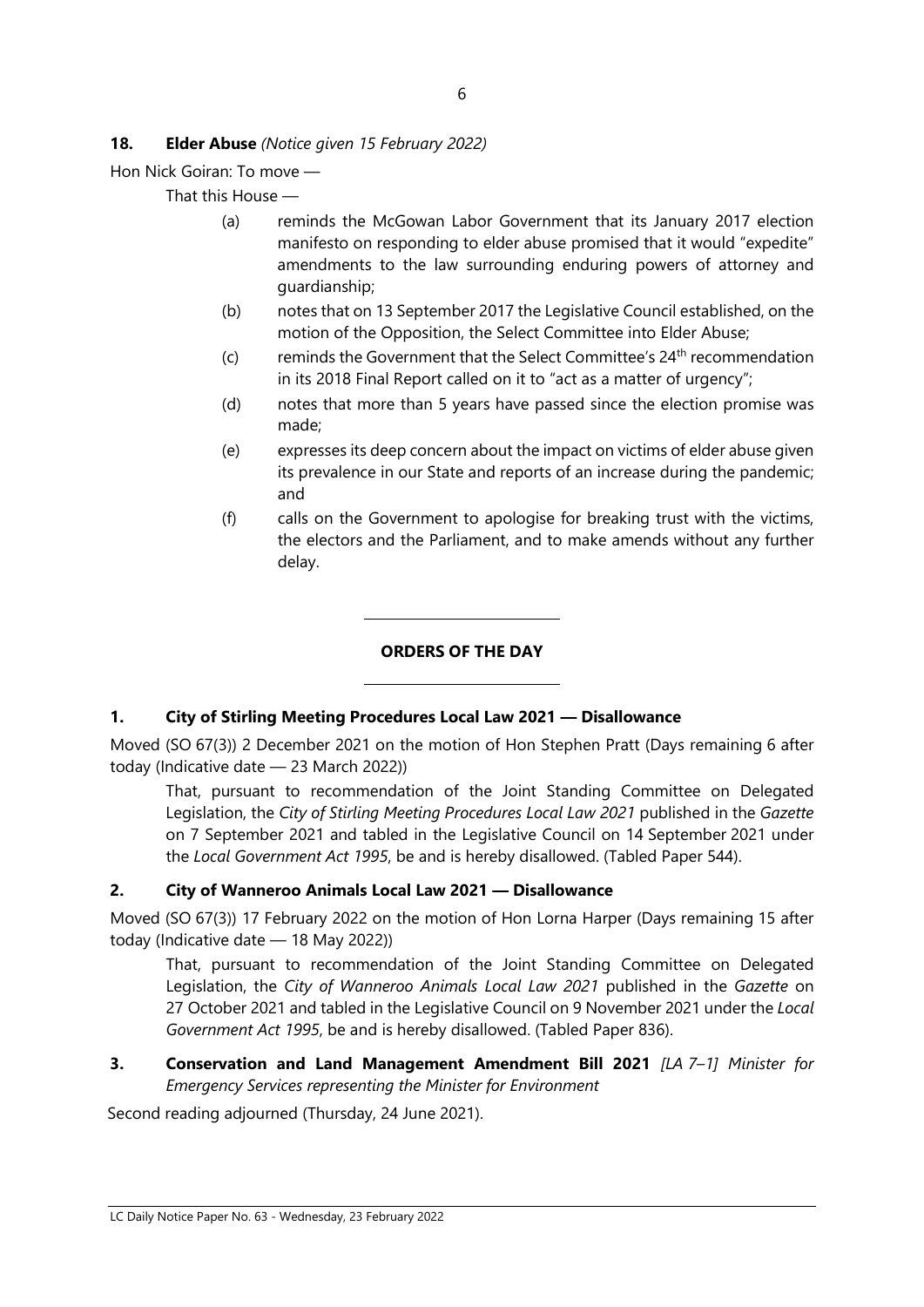**4. Transfer of Land Amendment Bill 2021** *[LA 16–1] Leader of the House representing the Minister for Lands*

Second reading adjourned (Thursday, 5 August 2021).

**5. \*Fair Trading Amendment Bill 2021** *[LC 19–1] Minister for Emergency Services representing the Minister for Commerce*

Second reading adjourned (Wednesday, 23 June 2021).

*See Standing Committee on Uniform Legislation and Statutes Review Report No. 133 (Tabled 10 August 2021).*

*cf SNP 19 Issue 1 — 10 August 2021.*

**6. \*Transport Legislation Amendment (Identity Matching Services) Bill 2021** *[LC 26–1] Leader of the House representing the Minister for Transport*

Second reading continuation of remarks Hon Neil Thomson — 48 mins (Tuesday, 22 February 2022). *See Standing Committee on Uniform Legislation and Statutes Review Report No. 134 (Tabled 10 August 2021).*

**7. \*Statutes (Repeals and Minor Amendments) Bill 2021** *[LC 2–1] Parliamentary Secretary to the Attorney General*

Second reading adjourned (Thursday, 6 May 2021).

*See Standing Committee on Uniform Legislation and Statutes Review Report No. 135 (Tabled 31 August 2021).*

**8. \*Administration Amendment Bill 2021** *[LA 13–2] Parliamentary Secretary to the Attorney General*

Second reading adjourned (Tuesday, 7 September 2021). *cf SNP 13 Issue 3 – 13 October 2021.*

**9. Criminal Appeals Amendment Bill 2021** *[LA 35–1] Parliamentary Secretary to the Attorney General*

Second reading adjourned (Wednesday, 8 September 2021).

**10. \*Legal Profession Uniform Law Application (Levy) Bill 2021** *[LA 32–1] Parliamentary Secretary to the Attorney General*

Second reading adjourned (Wednesday, 4 August 2021).

*See Standing Committee on Uniform Legislation and Statutes Review Report No. 136 (Tabled 12 October 2021)*.

**11. \*Legal Profession Uniform Law Application Bill 2021** *[LA 31–2] Parliamentary Secretary to the Attorney General*

Second reading adjourned (Wednesday, 4 August 2021).

*cf SNP 31 Issue 1 – 12 October 2021.*

*See Standing Committee on Uniform Legislation and Statutes Review Report No. 136 (Tabled 12 October 2021)*.

**12. Sentencing Legislation Amendment (Persons Linked to Terrorism) Bill 2021** *[LA 38–2] Parliamentary Secretary to the Attorney General*

Second reading adjourned (Tuesday, 26 October 2021).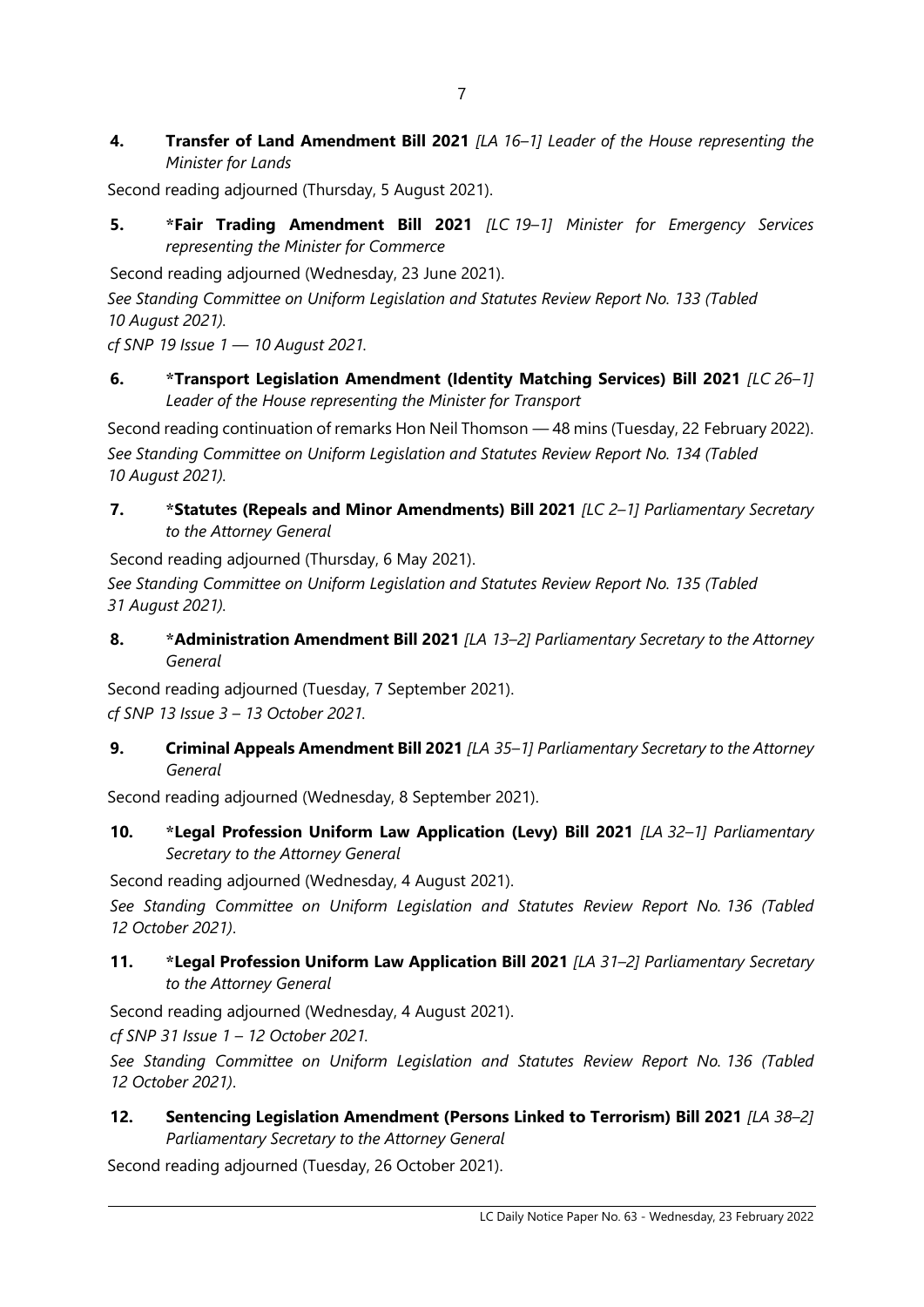**13. Wittenoom Closure Bill 2021** *[LA 28–1] Leader of the House representing the Minister for Lands*

Second reading adjourned (Wednesday, 27 October 2021).

**14. Civil Procedure (Representative Proceedings) Bill 2021** *[LA 37–1] Parliamentary Secretary to the Attorney General*

Second reading adjourned (Thursday, 28 October 2021).

**15. \*Mutual Recognition (Western Australia) Amendment Bill 2021** *[LC 58–1] Leader of the House representing the Premier*

Second reading adjourned (Wednesday, 17 November 2021).

*See Standing Committee on Uniform Legislation and Statutes Review Report No. 137 (Tabled 15 February 2022)*.

**16. Standing Committee on Procedure and Privileges — Report 61 — Progress Report: Supreme Court proceedings and matters of privilege raised in the 40th Parliament** *(Tabled 13 May 2021)*

Consideration on the motion of Hon Simon O'Brien (Thursday, 13 May 2021) as follows —

That Recommendation 1 contained in Report 61 of the Standing Committee on Procedure and Privileges, *Progress Report: Supreme Court proceedings and matters of privilege raised in the 40th Parliament,* be adopted and agreed to.

*See Tabled Paper 191 (Tabled 13 May 2021).*

Recommendation 1 states —

A standing memorandum of understanding relating to the compulsory production of evidence and determinations as to material that is subject to parliamentary privilege be advanced between the Legislative Council and relevant investigative agencies, in accordance with the resolution of the Legislative Council of 5 September 2019.

# **17. Standing Committee on Procedure and Privileges — Report 61 — Progress Report: Supreme Court proceedings and matters of privilege raised in the 40th Parliament** *(Tabled 13 May 2021)*

Consideration on the motion of Hon Simon O'Brien (Thursday, 13 May 2021) as follows —

That Recommendation 2 contained in Report 61 of the Standing Committee on Procedure and Privileges, *Progress Report: Supreme Court proceedings and matters of privilege raised in the 40th Parliament,* be adopted and agreed to.

*See Tabled Paper 191 (Tabled 13 May 2021).*

Recommendation 2 states —

The Committee recommends that the following matters be re-referred to the Procedure and Privileges Committee for inquiry and report:

In relation to the refusal by Ms Emily Roper, the Acting Director General of the Department of the Premier and Cabinet, to comply with a summons to attend and produce documents at 9.00am on Friday, 9 August 2019, issued by the Legislative Council Standing Committee on Procedure and Privileges, and the events leading up to that non-compliance:

(1) Did Ms Emily Roper, or any other person or body, commit a contempt of the Legislative Council or any breach of its privileges?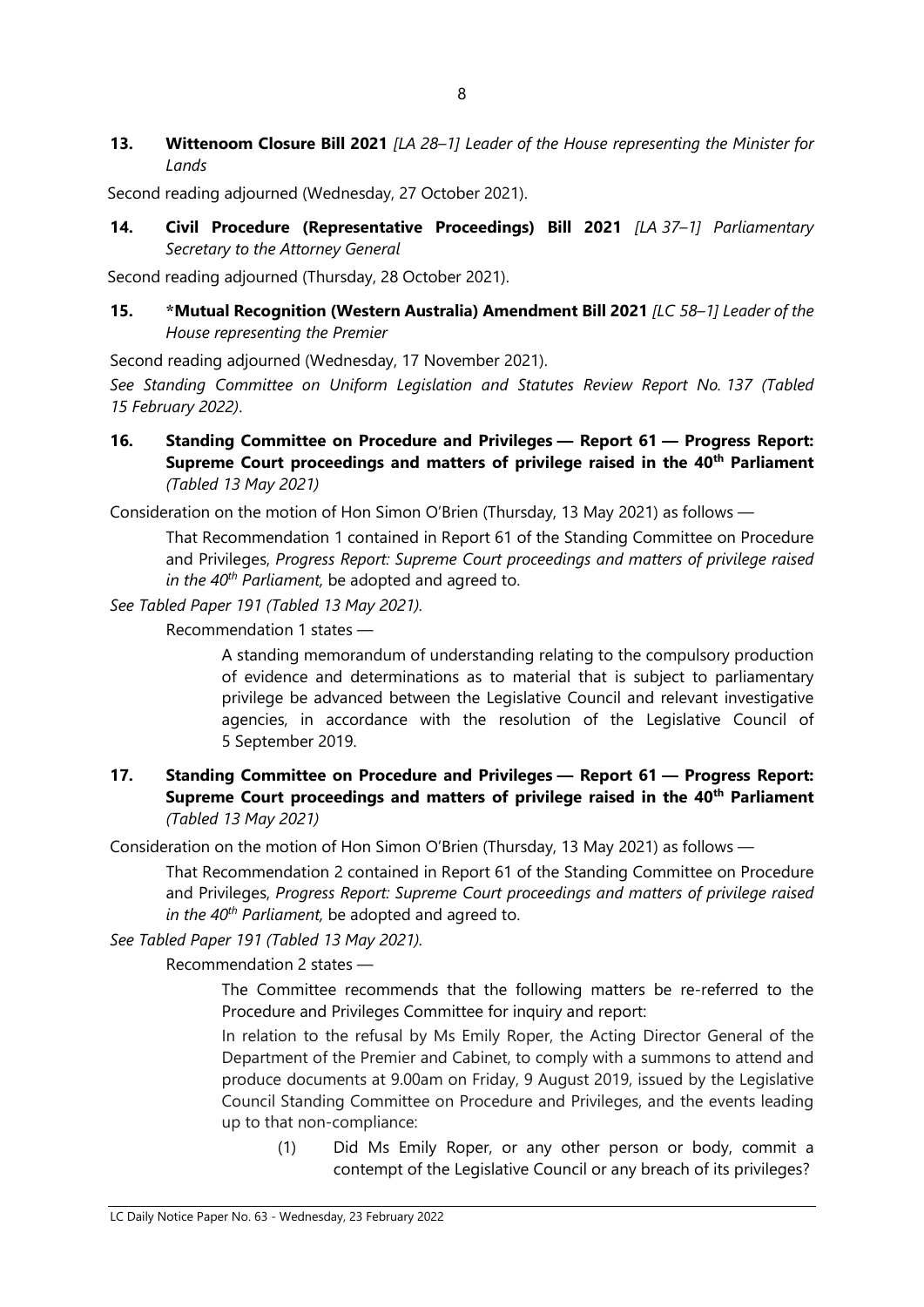- (2) If the Committee so finds that any contempt of the Legislative Council has been committed, or that any of the privileges of the Legislative Council have been breached, then what penalty, if any, should the Legislative Council impose for each contempt or breach?
- **18. Standing Committee on Procedure and Privileges — Report 61 — Progress Report: Supreme Court proceedings and matters of privilege raised in the 40th Parliament** *(Tabled 13 May 2021)*

Consideration on the motion of Hon Simon O'Brien (Thursday, 13 May 2021) as follows —

That Recommendation 3 contained in Report 61 of the Standing Committee on Procedure and Privileges, *Progress Report: Supreme Court proceedings and matters of privilege raised in the 40th Parliament,* be adopted and agreed to.

#### *See Tabled Paper 191 (Tabled 13 May 2021).*

Recommendation 3 states —

The Committee recommends that the following matters be re-referred to the Procedure and Privileges Committee for inquiry and report:

In relation to the actions of Mr Darren Foster, the Director General of the Department of the Premier and Cabinet, in producing documents to the Corruption and Crime Commission relating to former Members of the Legislative Council without following a procedure that the Legislative Council or the Legislative Council Standing Committee on Procedure and Privileges had authorised for determining issues of parliamentary privilege:

- (1) Did Mr Darren Foster, or any other person or body, commit a contempt of the Legislative Council or any breach of its privileges?
- (2) If the Committee so finds that any contempt of the Legislative Council has been committed, or that any of the privileges of the Legislative Council have been breached, then what penalty, if any, should the Legislative Council impose for each contempt or breach?
- **19. Misuse of Drugs Amendment Bill 2021** *[LC 23–1] Hon Dr Brian Walker*

Second reading adjourned (Thursday, 3 June 2021).

**20. Climate Change and Greenhouse Gas Emissions Reduction Bill 2021** *[LC 48–1] Hon Dr Brad Pettitt*

Second reading adjourned (Thursday, 14 October 2021).

#### **21. Retail Trading Hours Amendment Bill 2021** *[LC 62–1] Hon Wilson Tucker*

Second reading adjourned (Thursday, 16 December 2021).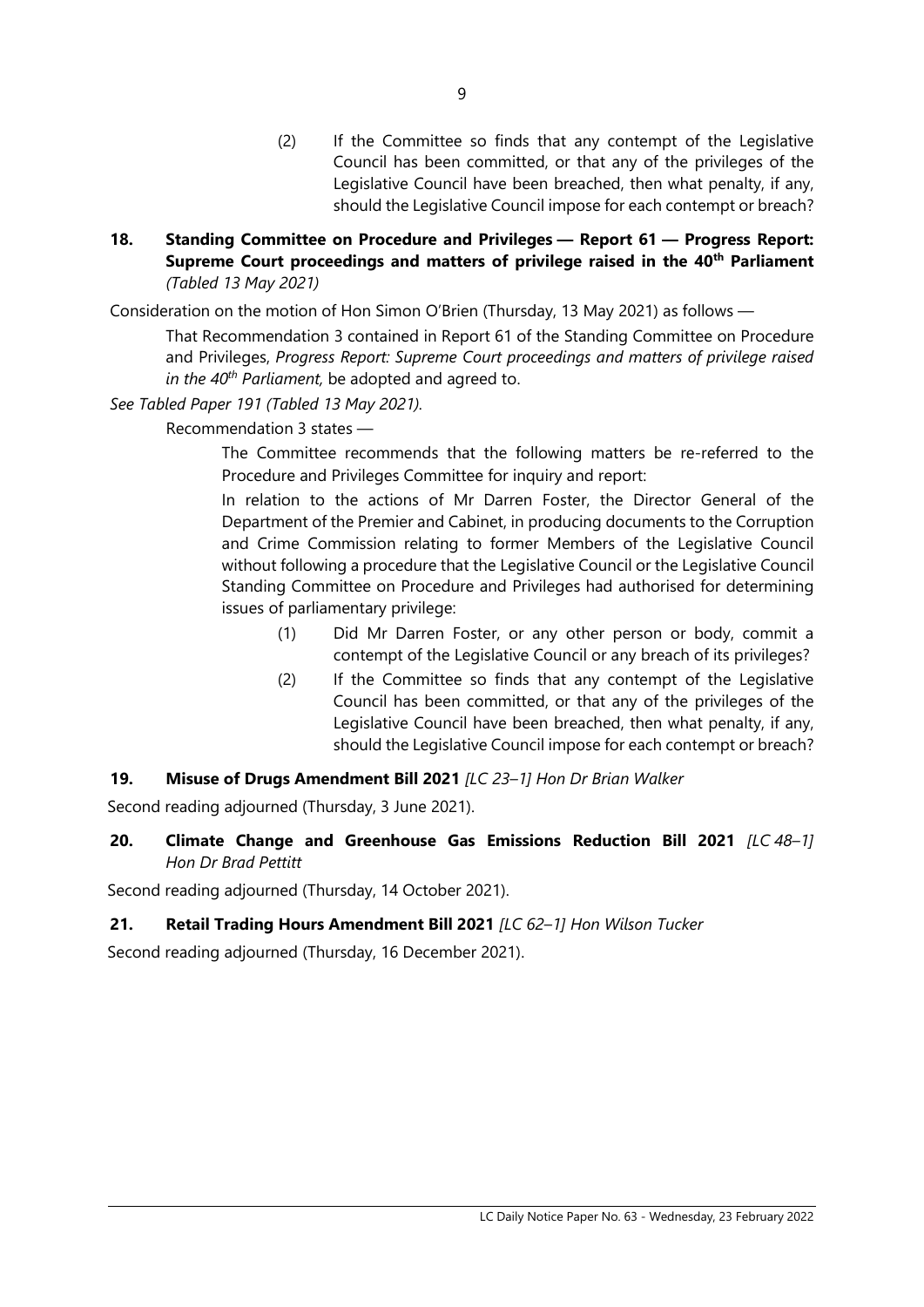#### **22. Investment in Digital Inclusion** *(Moved 16 December 2021)*

Resumption of debate adjourned (Thursday, 16 December 2021), on the motion of Hon Wilson Tucker as follows —

That this House:

- (a) recognises the benefits of digital inclusion, particularly in remote and regional areas of Western Australia;
- (b) notes that despite the rollout of the NBN, many regional Western Australians still lack network access and remain effectively digitally excluded; and
- (c) calls on the State Government to increase investment in initiatives to improve network access and digital inclusion for regional Western Australia.

*Total time remaining on motion — 7 mins.*

#### **SELECT COMMITTEES**

#### **1. Select Committee into Cannabis and Hemp** *(Established 13 October 2021)*

 $\overline{a}$ 

 $\overline{a}$ 

On the motion of Hon Dr Brian Walker as follows —

(1) A Select Committee to be known as the Cannabis and Hemp Select Committee is established.

The Select Committee is to inquire into and report on the potential to amend the current legislation and regulations which apply to cannabis and hemp in Western Australia, with particular reference  $to -$ 

- (a) the current barriers to pharmaceutical nutraceutical use of cannabinoid products;
- (b) medicinal cannabis, its prescription, availability and affordability; and
- (c) the potential benefits and risks of permitting industrial hemp for human consumption.

The Select Committee shall consist of five members, namely: Hon Dr Brian Walker (Chair); Hon Matthew Swinbourn (Deputy Chair); Hon Jackie Jarvis; Hon Lorna Harper and Hon James Hayward. The Select Committee may table interim reports, and is to table its final report by no later than 12 months after the committee has been established.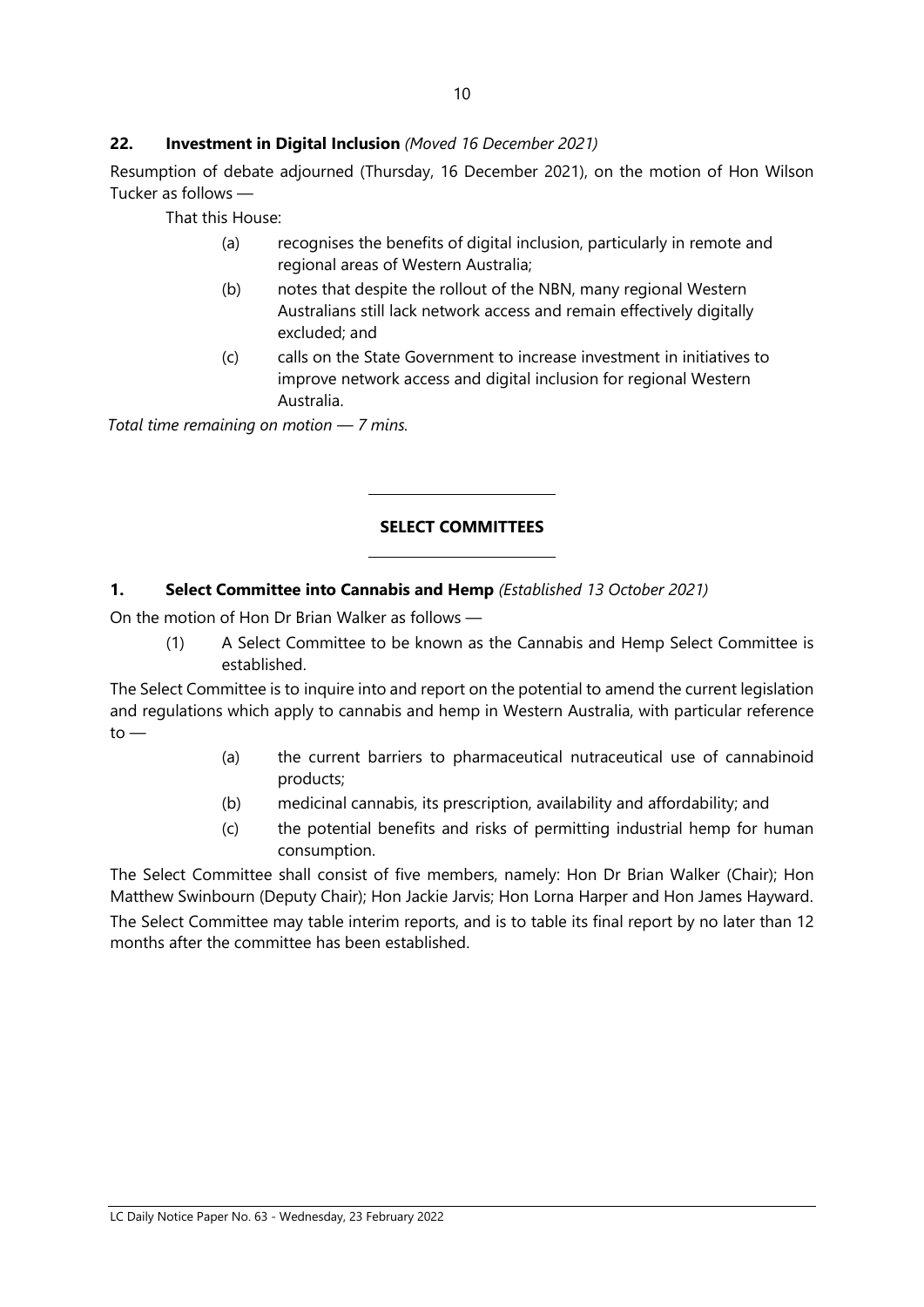#### **COMMITTEE INITIATED INQUIRIES**

 $\overline{a}$ 

 $\overline{a}$ 

**1. Standing Committee on Public Administration — Terms of Reference: Inquiry into the delivery of ambulance services in Western Australia** *(Notice given 22 June 2021)*

Resolution of the Committee on 17 June 2021 to commence an Inquiry into the delivery of ambulance services in Western Australia with the following terms of reference —

- (a) how 000 ambulance calls are received, assessed, prioritised and despatched in the metropolitan area and in the regions;
- (b) the efficiency and adequacy of the service delivery model of ambulance services in metropolitan and regional areas of Western Australia;
- (c) whether alternative service delivery models in other jurisdictions would better meet the needs of the community; and
- (d) any other matters considered relevant by the Committee.

The Committee intends to table its report by March 2022.

**2. Standing Committee on Estimates and Financial Operations — Terms of Reference: Inquiry into the financial administration of homelessness services in Western Australia** *(Notice given 18 November 2021)*

Resolution of the Committee on 17 November 2021 to commence an Inquiry into the financial administration of homelessness services in Western Australia with particular focus on —

- (a) the current funding and delivery of services
- (b) 'All Paths Lead to a Home', Western Australia's 10-Year Strategy on Homelessness 2020-2030
- (c) existing data systems and how data informs service delivery
- (d) any other related matter.

*Pursuant to Standing Order 163, Hon Steve Martin is substituted for Hon Nick Goiran and Hon Dan Caddy is substituted for Hon Samantha Rowe for the duration of this inquiry.*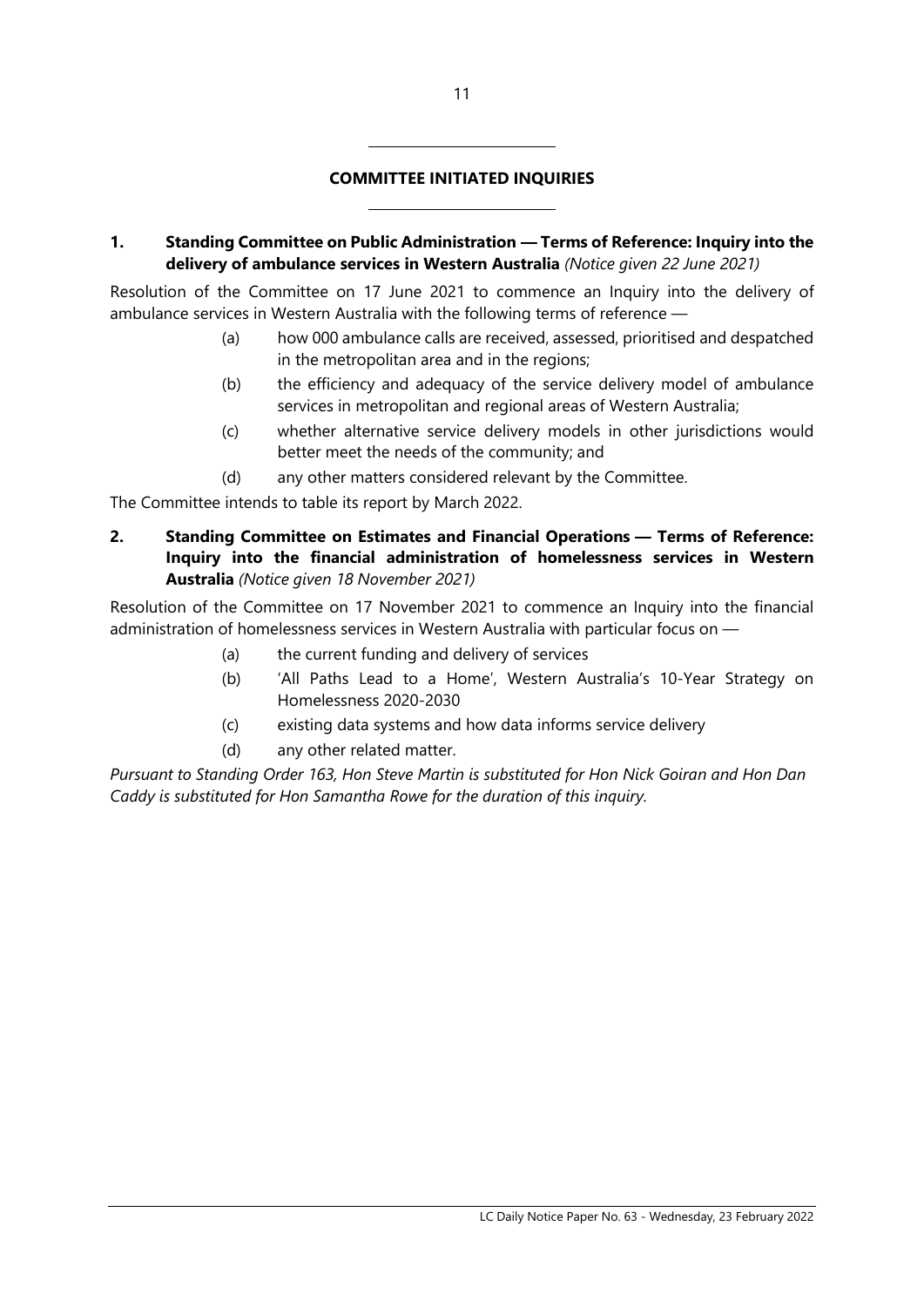#### **CONSIDERATION OF COMMITTEE REPORTS**

**1. Joint Standing Committee on the Corruption and Crime Commission — Report No. 2 — If not the CCC … then where? An examination of the Corruption and Crime Commission's oversight of excessive use of force allegations against members of the WA Police Force** *(Tabled 9 September 2021)*

Continuation of remarks Hon Nick Goiran — 5 min (Wednesday, 16 February 2022) on the motion of Hon Dr Steve Thomas that the report be noted.

*See Tabled paper 537.*

*Government Response Tabled 30 November 2021 (Tabled Paper 913)*. *Time remaining on motion — 1 hour 1 min. (Motion to be postponed in 1 min). Standing Order 110(2A) and (2B) applied — 13 October 2021, 17 November 2021.*

 $\overline{a}$ 

 $\overline{\phantom{a}}$ 

**2. Joint Standing Committee on the Commissioner for Children and Young People — Report No. 2 — Report Review 2020-21: Examination of selected reports by the Commissioner for Children and Young People** *(Tabled 18 November 2021)*

Consideration. *See Tabled paper 895.*

**3. Joint Standing Committee on the Commissioner for Children and Young People — Report No. 3 — The merits of appointing a commissioner for Aboriginal children and young people** *(Tabled 18 November 2021)*

Consideration. *See Tabled paper 896.*

**4. Standing Committee on Estimates and Financial Operations — Report No. 85 — Consideration of the 2021-22 Budget Estimates** *(Tabled 30 November 2021)*

Consideration. *See Tabled paper 937. Government Response Tabled 15 February 2022 (Tabled Paper 1009)*.

**5. Joint Standing Committee on the Commissioner for Children and Young People — Report No. 1 — Annual Report 2020–2021** *(Tabled 16 September 2021)*

Resumption of debate (Wednesday, 8 December 2021) on the motion of Hon Neil Thomson that the report be noted.

*See Tabled paper 678.*

*Time remaining on motion — 2 hours.* 

*Standing Order 110(2A) and (2B) applied — 10 November 2021, 8 December 2021.*

**6. Joint Standing Committee on the Corruption and Crime Commission — Report No. 1 — Annual Report 2020–21** *(Tabled 9 September 2021)*

Continuation of remarks Hon Jackie Jarvis — 6 mins (Wednesday, 16 February 2022) on the motion of Hon Dr Steve Thomas that the report be noted.

*See Tabled paper 536.*

*Time remaining on motion — 1 hour.* 

*Standing Order 110(2A) and (2B) applied — 15 September 2021, 27 October 2021, 16 February 2022*.